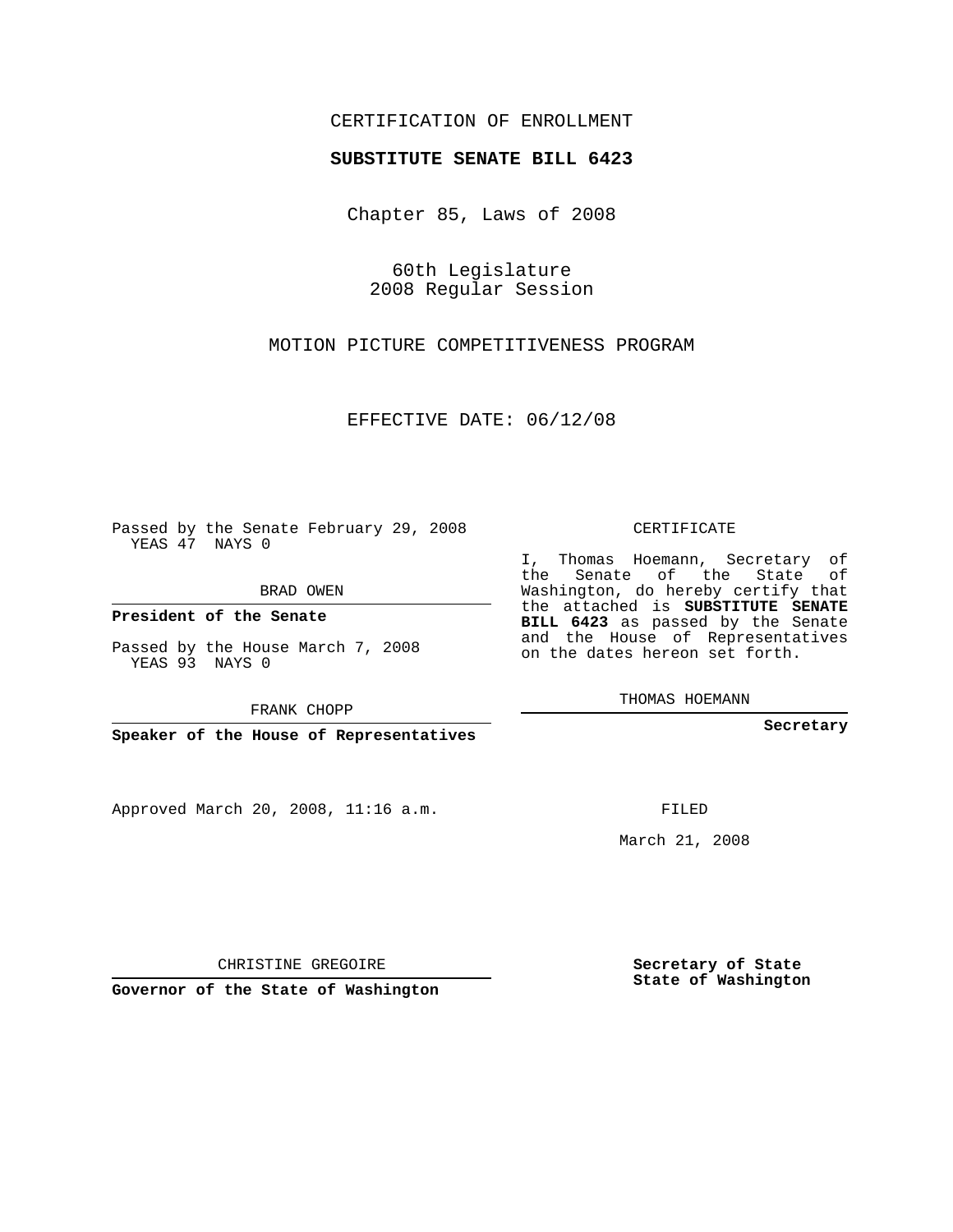## **SUBSTITUTE SENATE BILL 6423** \_\_\_\_\_\_\_\_\_\_\_\_\_\_\_\_\_\_\_\_\_\_\_\_\_\_\_\_\_\_\_\_\_\_\_\_\_\_\_\_\_\_\_\_\_

\_\_\_\_\_\_\_\_\_\_\_\_\_\_\_\_\_\_\_\_\_\_\_\_\_\_\_\_\_\_\_\_\_\_\_\_\_\_\_\_\_\_\_\_\_

Passed Legislature - 2008 Regular Session

**State of Washington 60th Legislature 2008 Regular Session**

**By** Senate Ways & Means (originally sponsored by Senators Brown, Hewitt, Kohl-Welles, and McAuliffe)

READ FIRST TIME 02/28/08.

 AN ACT Relating to strengthening the tax credit and modifying the governing board of a Washington motion picture competitiveness program; and amending RCW 43.365.020, 43.365.030, and 82.04.4489.

BE IT ENACTED BY THE LEGISLATURE OF THE STATE OF WASHINGTON:

 **Sec. 1.** RCW 43.365.020 and 2006 c 247 s 3 are each amended to read as follows:

 (1) The department shall adopt criteria for an approved motion picture competitiveness program with the sole purpose of revitalizing the state's economic, cultural, and educational standing in the national and international market of motion picture production. Rules adopted by the department shall allow the program, within the established criteria, to provide funding assistance only when it captures economic opportunities for Washington's communities and businesses and shall only be provided under a contractual arrangement with a private entity. In establishing the criteria, the department shall consider:

 (a) The additional income and tax revenue to be retained in the state for general purposes;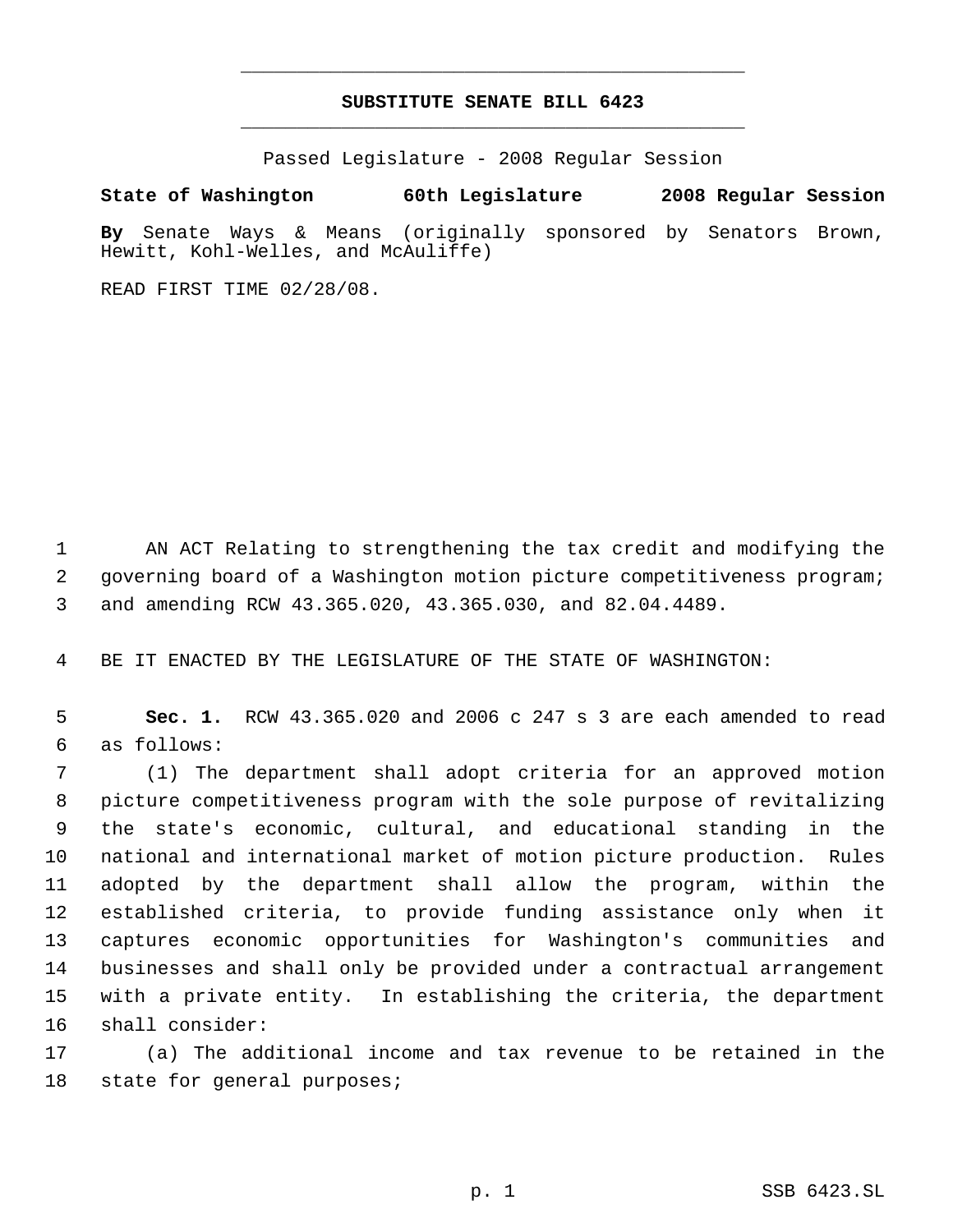(b) The creation and retention of family wage jobs which provide 2 health insurance and payments into a retirement plan;

 (c) The impact of motion picture projects to maximize in-state labor and the use of in-state film production and film postproduction companies;

 (d) The impact upon the local economies and the state economy as a whole, including multiplier effects;

 (e) The intangible impact on the state and local communities that 9 comes with motion picture projects;

 (f) The regional, national, and international competitiveness of 11 the motion picture filming industry;

 (g) The revitalization of the state as a premier venue for motion picture production and national television commercial campaigns;

 (h) Partnerships with the private sector to bolster film production in the state and serve as an educational and cultural purpose for its citizens;

 (i) The vitality of the state's motion picture industry as a necessary and critical factor in promoting the state as a premier tourist and cultural destination;

 (j) Giving preference to additional seasons of television series 21 that have previously qualified;

 (k) Other factors the department may deem appropriate for the implementation of this chapter.

 (2) The board of directors created under RCW 43.365.030 shall create and administer an account for carrying out the purposes of subsection (3) of this section.

 (3) Money received by an approved motion picture competitiveness program shall be used only for: (a) Health insurance and payments into a retirement plan, and other costs associated with film production; (b) a tax credit marketer to market the tax credits authorized under RCW 82.04.4489; and (c) staff and related expenses to maintain the program's proper administration and operation.

 (4) Maximum funding assistance from an approved motion picture competitiveness program is limited to an amount up to twenty percent of 35 the total actual investment in the state of at least:

 (a) ((Twenty percent of a total actual investment in the state of 37 at least)) Five hundred thousand dollars( $(\tau)$ ) for a single feature film produced in Washington state;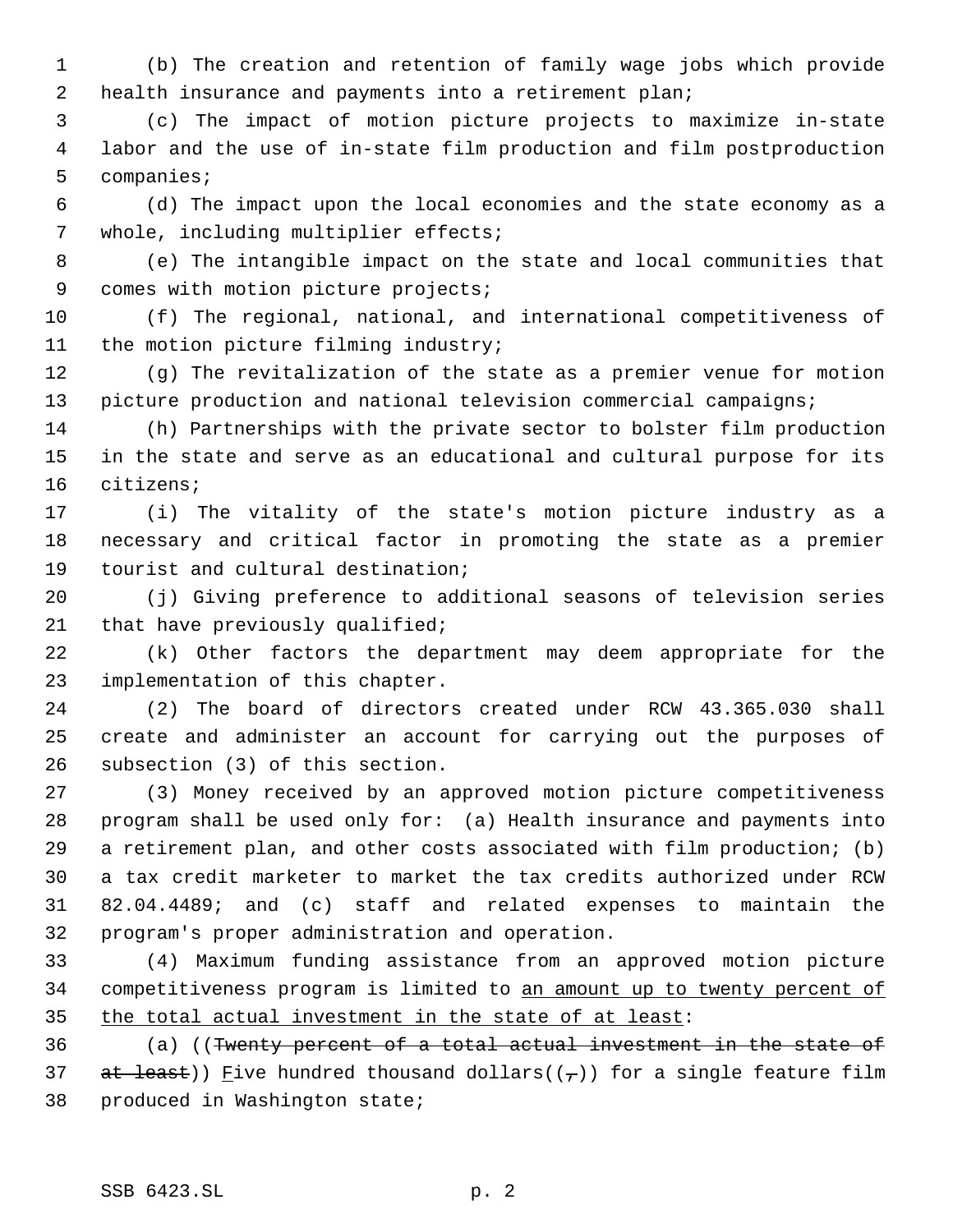(b) ((Twenty percent of a total actual investment in the state of 2 at least)) Three hundred thousand dollars per television episode produced in Washington state; or

 (c) ((Twenty percent of a total actual investment in the state of 5 at least two)) One hundred fifty thousand dollars for an infomercial or television commercial associated with a national or regional advertisement campaign produced in Washington state.

 (5) ((No single motion picture production or episodic television 9 project may be awarded an amount greater than one million dollars from 10 an approved motion picture competitiveness program.

 $(6)$ )) Funding assistance approval must be determined by the approved motion picture competitiveness program within a maximum of thirty calendar days from when the application is received, if the application is submitted after August 15, 2006.

 **Sec. 2.** RCW 43.365.030 and 2006 c 247 s 4 are each amended to read as follows:

 (1) A Washington motion picture competitiveness program under this chapter shall be administered by a board of directors appointed by the governor, and the appointments shall be made within sixty days following enactment. The department, after consulting with the board, shall adopt rules for the standards that shall be used to evaluate the applications for funding assistance prior to June 30, 2006.

 (2) The board shall evaluate and award financial assistance to motion picture projects under rules set forth under RCW 43.365.020.

(3) The board shall consist of the following members:

 (a) One member representing the Washington motion picture production industry;

 (b) One member representing the Washington motion picture postproduction industry;

 (c) Two members representing labor unions affiliated with Washington motion picture production;

 (d) One member representing the Washington visitors and convention bureaus;

(e) One member representing the Washington tourism industry;

 (f) One member representing the Washington restaurant, hotel, and airline industry; and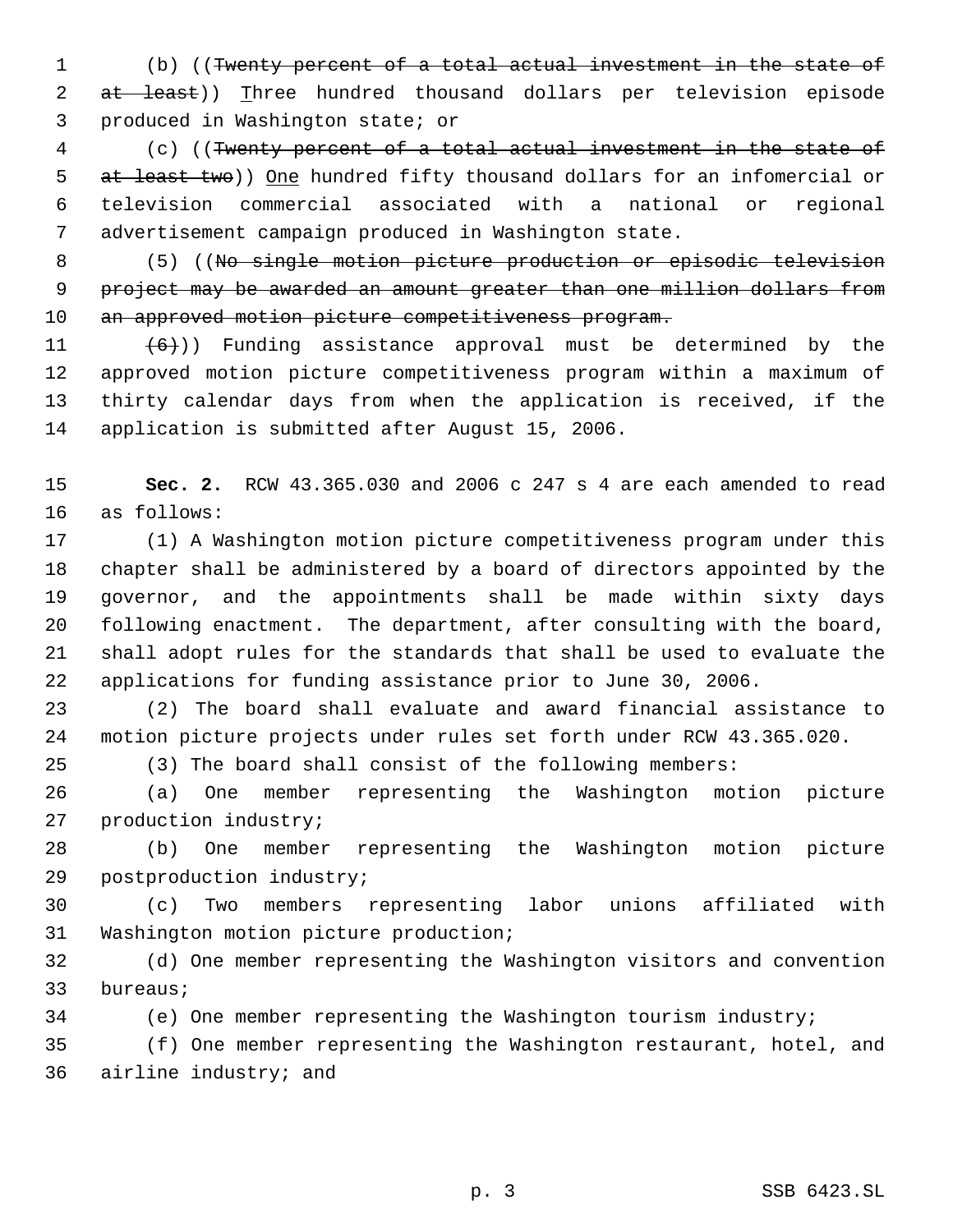- (g) A chairperson, chosen at large, shall serve at the pleasure of the governor.
- (4) The term of the board members, other than the chair, is four years, except as provided in subsection (5) of this section.
- (5) The governor shall appoint board members in 2010 to two-year or four-year staggered terms. Once the initial two-year or four-year terms expire, all subsequent terms shall be for four years. The terms of the initial board members shall be as follows:
- (a) The board positions in subsection (3)(b), (d), and (f) of this section, and one position from subsection (3)(c) of this section shall be appointed to two-year terms; and
- (b) The remaining board positions in subsection (3) of this section 13 shall be appointed to four-year terms.
- (6) A board member appointed by the governor may be removed by the governor for cause under RCW 43.06.070 and 43.06.080.
- 16  $((+5+))$  (7) Five members of the board constitute a quorum.
- 17  $((+6))$   $(8)$  The board shall elect a treasurer and secretary annually, and other officers as the board members determine necessary, and may adopt bylaws or rules for its own government.
- 20  $((+7))$  (9) The board shall make any information available at the request of the department to administer this chapter.
- 22  $((+8))$  (10) Contributions received by a board shall be deposited into the account described in RCW 43.365.020(2).
- **Sec. 3.** RCW 82.04.4489 and 2006 c 247 s 5 are each amended to read as follows:
- (1) Subject to the limitations in this section, a credit is allowed against the tax imposed under this chapter for contributions made by a person to a Washington motion picture competitiveness program.
- (2) The person must make the contribution before claiming a credit authorized under this section. Credits earned under this section may be claimed against taxes due for the calendar year in which the contribution is made. The amount of credit claimed for a reporting period shall not exceed the tax otherwise due under this chapter for that reporting period. No person may claim more than one million dollars of credit in any calendar year, including credit carried over from a previous calendar year. No refunds may be granted for any unused credits.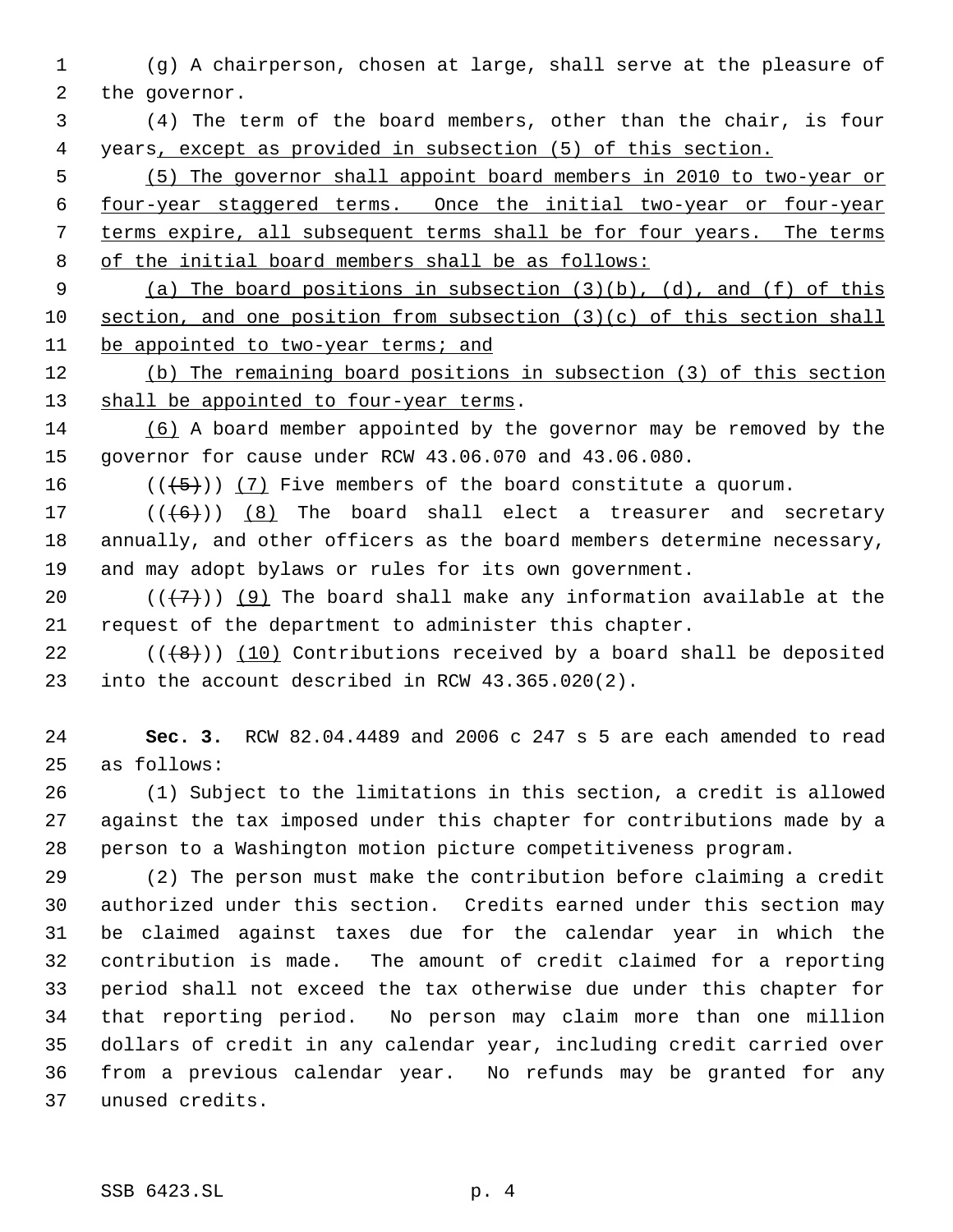(3) The maximum credit that may be earned for each calendar year 2 under this section for a person is limited to the lesser of  $((\div$ 

3  $(a+1)$ ) one million dollars(( $\div$ )) or

4 (( $(b)(i)$  Through calendar year  $2008<sub>r</sub>$ )) an amount equal to one hundred percent of the contributions made by the person to a program 6 during the calendar year( $(i \cdot$  and

 (ii) For calendar years after 2008, an amount equal to ninety percent of the contributions made by the person to a program during the 9 calendar year)).

 (4) Except as provided under subsection (5) of this section, a tax credit claimed under this section may not be carried over to another year.

 (5) Any amount of tax credit otherwise allowable under this section not claimed by the person in any calendar year may be carried over and claimed against the person's tax liability for the next succeeding calendar year. Any credit remaining unused in the next succeeding calendar year may be carried forward and claimed against the person's 18 tax liability for the second succeeding calendar year; and any credit not used in that second succeeding calendar year may be carried over and claimed against the person's tax liability for the third succeeding calendar year, but may not be carried over for any calendar year thereafter.

 (6) Credits are available on a first in-time basis. The department shall disallow any credits, or portion thereof, that would cause the total amount of credits claimed under this section during any calendar year to exceed three million five hundred thousand dollars. If this limitation is reached, the department shall notify all Washington motion picture competitiveness programs that the annual statewide limit has been met. In addition, the department shall provide written notice to any person who has claimed tax credits in excess of the three million five hundred thousand dollar limitation in this subsection. The notice shall indicate the amount of tax due and shall provide that the tax be paid within thirty days from the date of such notice. The department shall not assess penalties and interest as provided in chapter 82.32 RCW on the amount due in the initial notice if the amount due is paid by the due date specified in the notice, or any extension thereof.